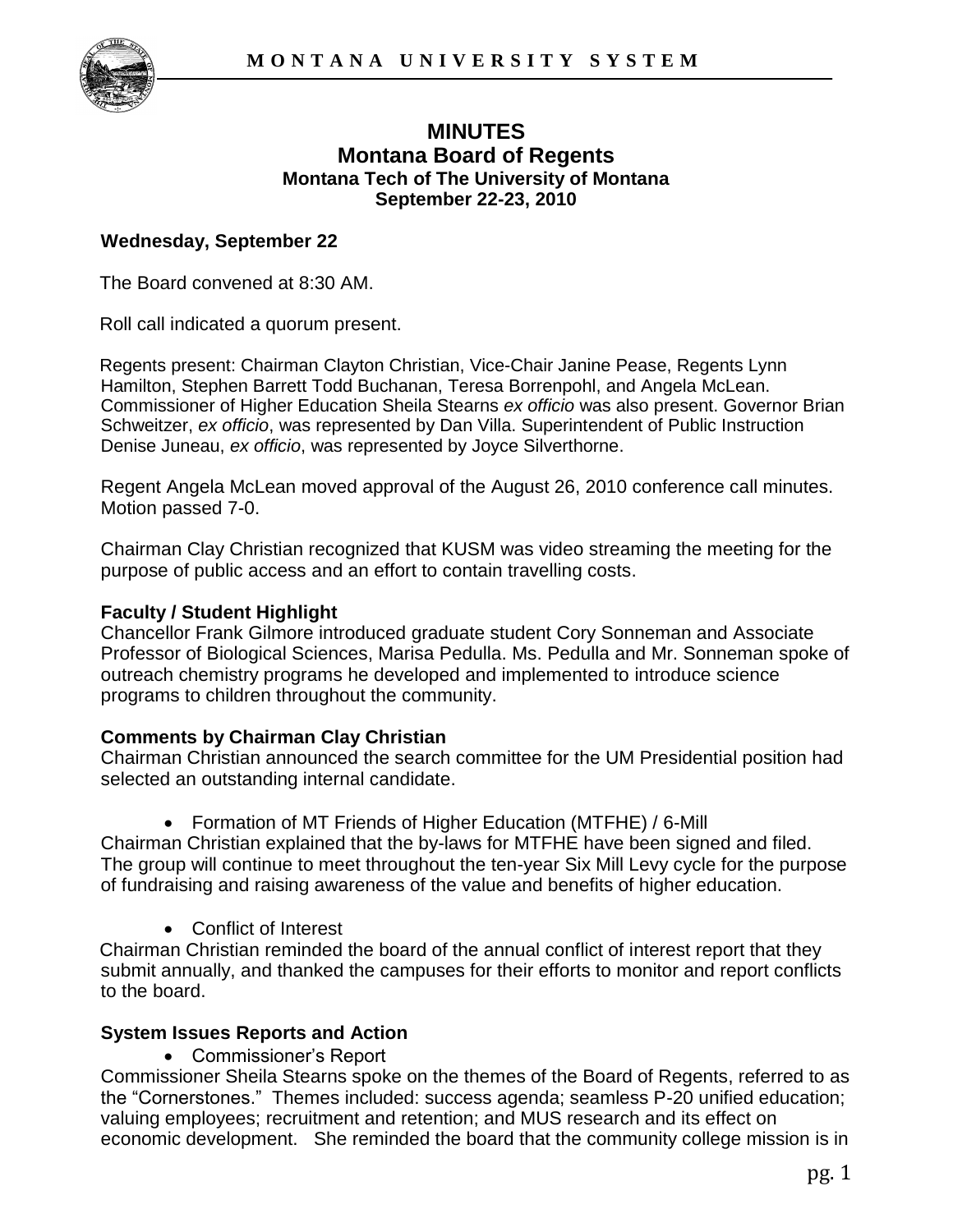

all regions across Montana. Dr. Stearns called attention to the series of listening sessions that will be conducted across Montana in October.

Access to Success (A2S) Performance Measures

Dr. Stearns told the board this is a national movement, with Montana being one of 26 state university systems to participate. The goal is to reduce the gaps in terms of graduation and achievement in college among low income and minority students, and the general student population.

Associate Commissioner Tyler Trevor spoke on the A2S initiative, which allows the MUS to compile useful data and reports on a system-wide basis. The data should help with improving graduation rates and retention. Commissioner Stearns said it is imperative to collect the appropriate data first and that this initiative promotes overall economic prosperity in Montana.

 Regents" Workgroup Recommendations; OCHE ITEM 148-102-R0910 Regent Todd Buchanan explained the recommendations from the Regents" Workgroup, which include the goals of increasing efficiency, productivity, and quality in the Montana University System. (MUS)

Associate Commissioner Trevor spoke on efficiency and effectiveness in the MUS and the guiding principles for the board"s Strategic Plan. The Guiding Principles document will be added to the Strategic Plan and explains what the MUS expects from the strategic planning process. The Strategic Plan will remain flexible, will include necessary stakeholders, and will have a state-wide focus.

Regent Buchanan explained the Success Agenda document which identifies institutional role differentiation of the campuses, transferability, community college programs, needbased financial aid, program and service alignment, performance-based funding, data and information communication and advocacy, and admission standards. Regent Buchanan stressed the importance of campuses identifying what they do well and focusing on those strengths, particularly in times of limited fiscal resources. Regent Buchanan stressed the need for continued communication on the importance of higher education in Montana.

Regent McLean requested adding "to recruit and retain faculty and staff" to the Role and Differentiation portion of the document."

Regent Steve Barrett recognized some duplications on campuses are what make a university a university. He stressed the need to be very strategic in the changes the MUS makes.

Regent Pease spoke on the importance of the specific guidelines.

Public Comment:

Professor Neil Moisey, UM-Missoula faculty representative, spoke on concerns of performance-based funding and of the importance of viewing it as an opportunity.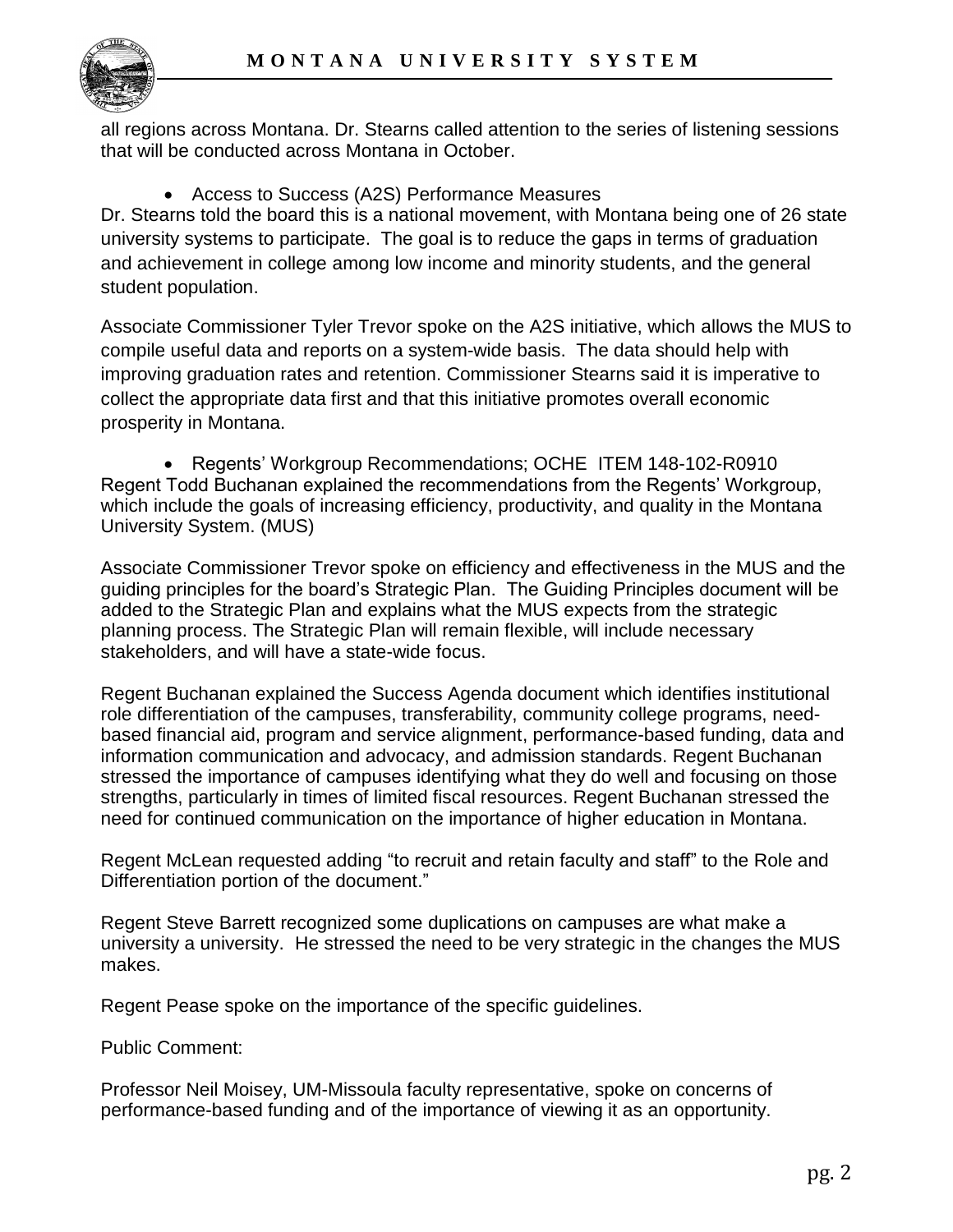

Marco Ferro, MEA-MFT, spoke on the importance of faculty retention and recruitment and recommended including that in the Strategic Plan.

Regent Christian moved approval of Item 148-102-R0910 as amended by Regent McLean. Motion approved 7-0.

By-Laws Revisions; OCHE *ITEM 148-105-R0910*

Dr. Stearns explained the revision slightly alters the role of the committees.

Regent Barrett moved approval of item 148-105-R0910. Motion passed 7-0.

• American Indian Heritage Day Resolution

Kasie Murphy-Brazill, Director of Minority Achievement, OCHE, spoke on the recognition of American Indian Heritage Day on the campuses on September 24, 2010.

Regent Pease moved adoption of the American Indian Heritage Day Resolution. Motion passed 7-0.

Campus Reports

President George Dennison informed the board of the progress on a biomass gasification project on the UM-Missoula campus that will be attached to the campus boiler, resulting in a 23% reduction of emissions on campus. UM-Missoula will bring this to the board meeting for approval at the November 2010 meeting. President Dennison said funding for this project will come from bonds, some of which will be refinanced, which will generate additional savings because of current interest rates. He told the group that if any of the UM campuses had plans for housing construction projects, those projects should be folded into the bonds because of the benefit of the interest rates. The UM-Missoula COT is also considering an alternative energy academic program that will coincide with this project.

President Cruzado spoke on the recent grand opening of Gaines Hall and the importance of this building to the campus and additional research opportunities. Over 10,000 students have used the building in one way or another over the past year.

### **Two-Year Education and Workforce Development Committee**

### **ACTION**

MUS Dual Enrollment Operational Guidelines; OCHE *ITEM 148-103-R0910*  Panel members: Dean Daniel Bingham, UM-Helena COT, Marco Ferro, MEA-MFT, Heidi Pasek, Associate Dean, MSU-Great Falls COT, and TJ Eyer, Office of Public Instruction. Dr. Bingham explained the process of dual enrollment with the stakeholders and noted there had been state-wide input.

Marco Ferro discussed the partnership working on dual enrollment, addressing both the concurrent model and the standard model. Mr. Ferro reminded the board that bargaining related to dual enrollment staffing will be done through the collective bargaining process.

Associate Dean Heidi Pasek told the board this has been a community effort to increase access to college, strengthen the economy, and to discover pathways to a college degree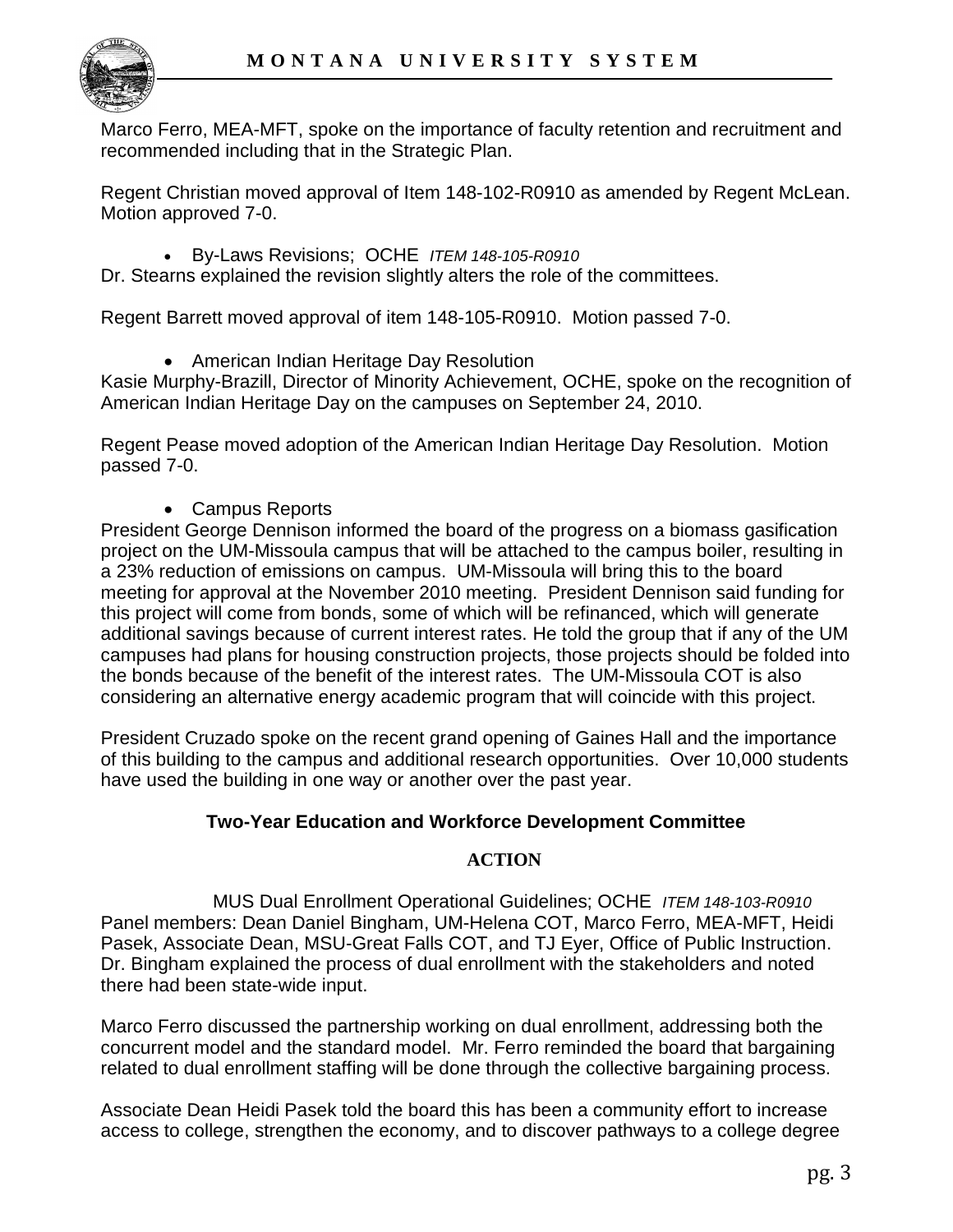

or credential.

TJ Eyer, OPI, said they have developed a technology-based mechanism available to students, faculty and administrators called Big Sky Pathways, which is available to all students who have internet access. Dual enrollment is the transition piece, providing postsecondary opportunities to high school students.

Dr. Moe stated that the two-year colleges are the regional hubs in the area and are optimally positioned to deliver dual enrollment services. This is also important to the rebranding of two-year education in Montana.

Dr. Stearns said some College!Now funds are being used to lower the cost of dual enrollment.

Deputy Commissioner Moore reminded the board that students taking the dual enrollment need to be taking the courses for college credit. However, that is not always feasible in a rural state such as Montana. She stressed that "best practices" includes the importance of students taking the concurrent courses for college credit.

Regent Pease told the board that tribal college representatives met with OCHE on dual enrollment. She reported that some of the tribal colleges have dual enrollment in place and are working with local schools and communities. She added that alignment agreements have been in place for a number of years and hope those will not be negatively impacted as a result of decisions by others. Regent Pease will work with Dr. Moe regarding concerns on the impact of the regional hubs to the tribal colleges.

### **Public Comment:**

Kathy Hughes, FVCC, commented on the need for the concurrent enrollment model to meet the requirements needed for college credit and approved of the regional hub model.

Professor Neil Moisey said that the assessment outcomes should be the same as college level courses.

#### **DISCUSSION**

### a. Focused MUS Transfer Core

Dr. Moe explained that the MUS transfer core needs to be a transferable set of courses throughout the university system, thereby improving advising to students. The goal is to improve transfer rates by simplifying student planning, college advising, processes, and practices which can complicate transfer. Dr. Moe said students need to know that, in addition to the transfer core, there is another specific set of courses for their major area.

- b. College!Now Update and Next Steps
- Progress on Strategies and "Deliverables"

David Hall, OCHE, told the regents workgroups have been formed to address adult credentialing, developmental education, and increased degree completion.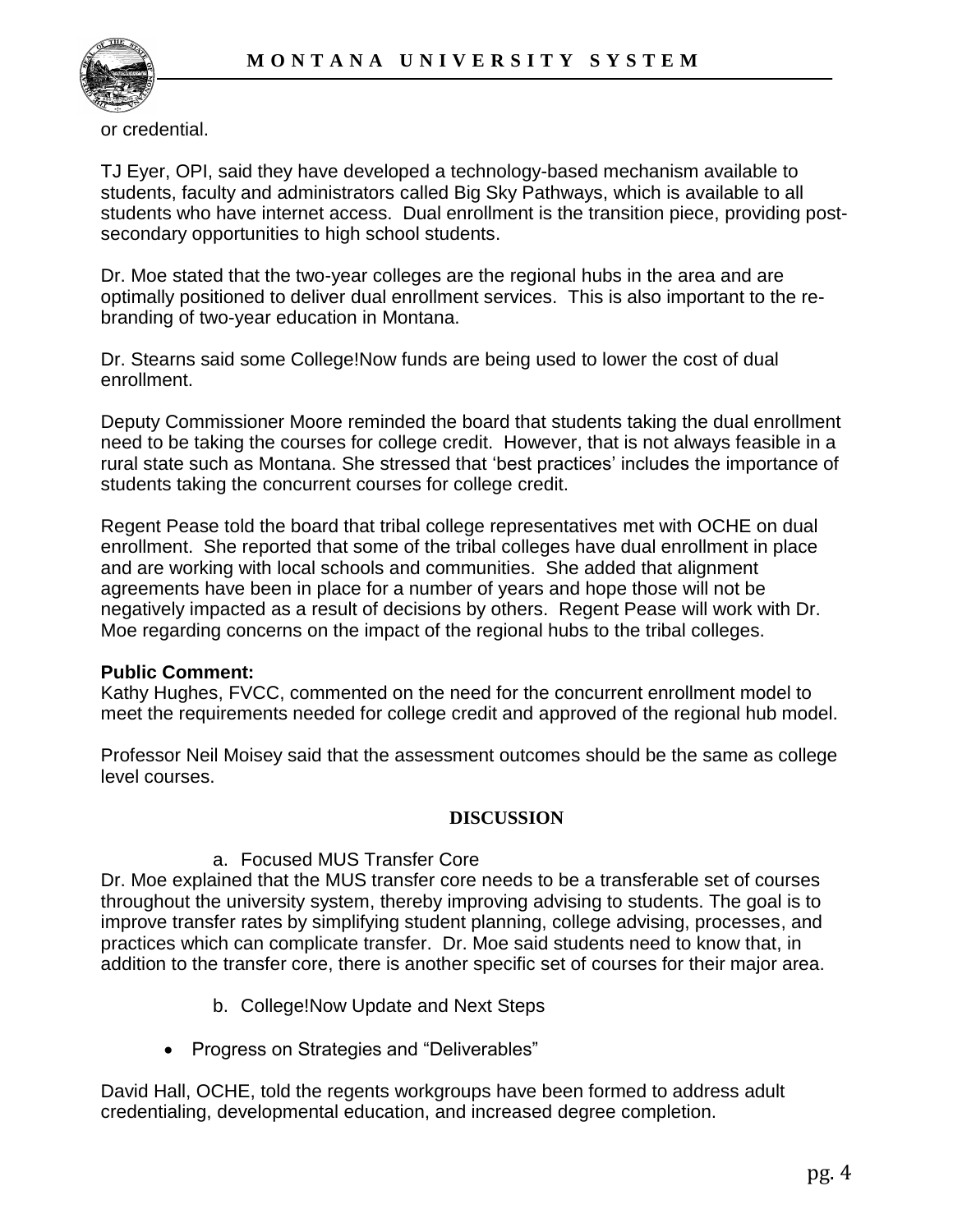

Dr. Moe said a major focus of the College!Now initiative, important to the future of Montana, is engaging adult learners to degree completion.

- Governor"s Forum on Adult Credentialing
- Regions of Service

Dr. Hall explained that the second mission of the College!Now project is regional hubs. He showed what other agencies in the state (the Department of Commerce, MT Job Service Workforce Center regions, and OPI"s professional development regions) are using as their regional breakdowns as well as possible options for service regions for the "Higher Education Hubs." He said the intent is for people in communities to know where their particular regional hub is. They are not suggesting that any college will be able to take care of all the needs in that area, but they can direct those students they can"t serve to a hub that can meet those needs. Details on interactions with two-year campuses, such as tribal colleges, and the university system as well as local memorandums of understanding are still being developed.

Commissioner Stearns recommended developing cooperative guidelines for the areas in which there is more than one college.

Regent Barrett emphasized the urgency to move forward with the regional hubs and cautioned the board against waiting to address this.

### **INFORMATION**

a. Public hearing on Merging of Tech Prep with Perkins Dr. Moe informed the board that this is a recommendation to merge funds and that the report is available on the MUS website.

b. BOR Report to Legislature on Perkins State Plan Activities, 2008-2010 Dr. Moe informed the board that this report has been completed.

Deputy Commissioner Moe was recognized by the board and colleagues with appreciation for the many lives of both students and colleagues that she has touched throughout her career, for her articulate advocacy for higher education, and her passion for students. Dr. Moe will be retiring, effective November 2010.

Executive Session

- Litigation Update
- Building Naming Proposal

# **Academic, Research, and Student Affairs Committee**

# **ACTION**

- a. Mission Review
	- UM-Western *ITEM #147-1603-R0910*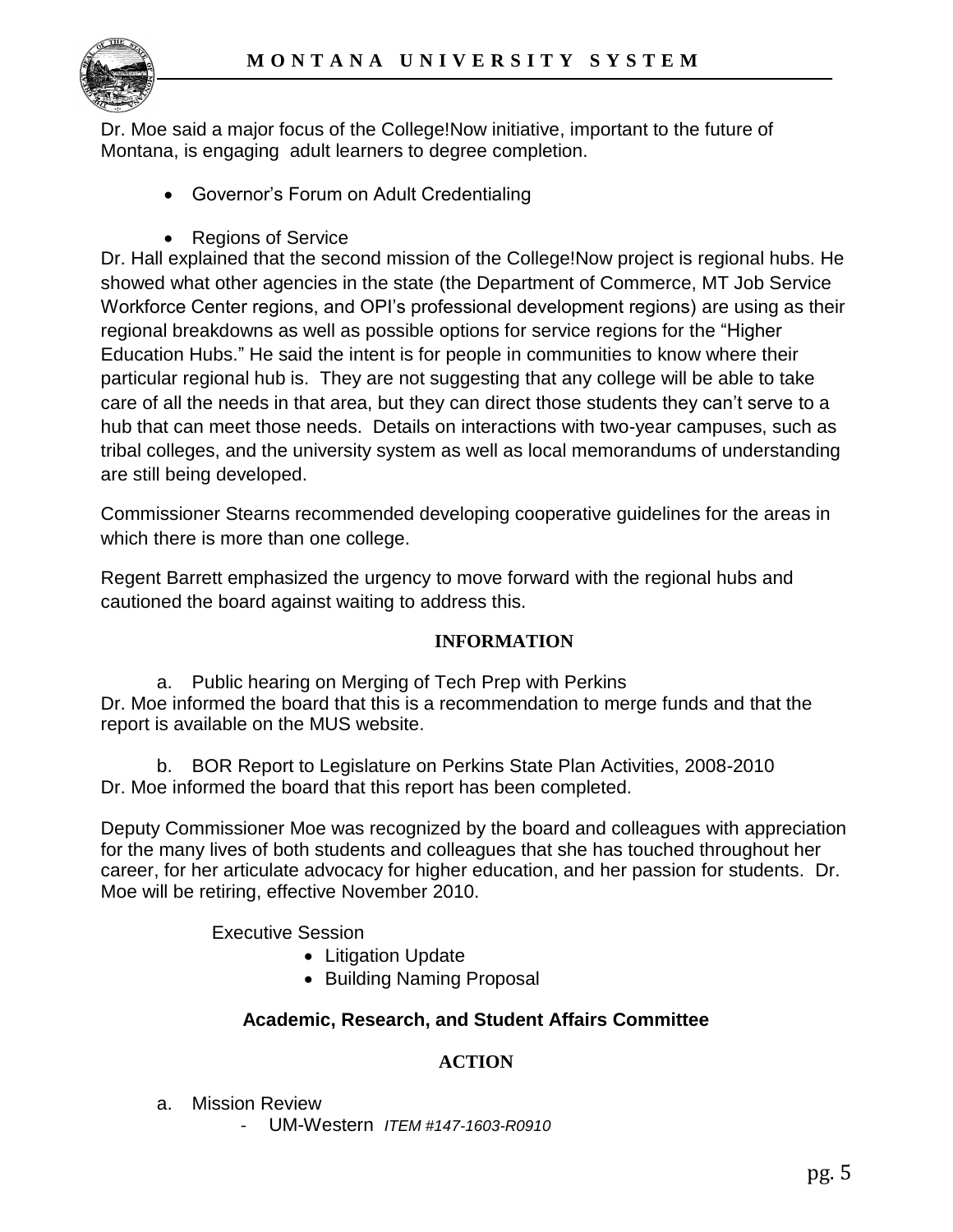

President Dennison told the board the mission/vision statements of UM-Western and MT Tech clearly reflect what those two institutions do. UM-Western"s strength is their Experience One and MT Tech's is the STEM program.

Provost Karl Ulrich, UM-Western, gave a presentation, Mission Review 2010, to show where they are and where they hope to be. UM-Western"s decision in 2004 to differentiate its programs by enhancing opportunities for experiential learning through Experience One has been very successful and has resulted in improved student retention.

- MT Tech of UM *ITEM #147-1503-R0910* 

Doug Abbott, vice chancellor at MT Tech, said with the changes in the Northwest Accreditation process, they will be spending even more time focusing on the mission and vision of the MT Tech campus.

- MSU-Billings *ITEM #147-2701-R0910* 

President Cruzado referenced the MSU campuses as "one university" and said the mission and vision statements of the campuses reflect the changes in the Northwest Accreditation Association"s guidelines regarding the need for campuses to focus more strongly on the mission and vision that is guiding their institutions. She said they have a strong focus on meeting the needs to the communities today, adult learning, and distance learning.

Dan Carter, Director of University and Government Relations at MSU-Billings, said the campus stresses access and excellence and focuses on health care, energy, teacher education, and in meeting the needs of the community.

- MSU-Northern *ITEM #147-2801-R0910* 

Chancellor Frank Trocki said the MSU-Northern campus will be immersing in strategic planning now and will continue what works well for their region and the state.

Commissioner Stearns told the campuses that, when reviewing and re-writing their mission/vision statements, they need to include the board and the commissioner"s office in the planning. She stressed that the board wants to invest in strengths and cautioned the campuses to be realistic.

b. Consolidated Admissions; OCHE *ITEM #148-104-R0910*

Deputy Commissioner Moore explained that six admissions policies were consolidated into two policies for the purpose of clarity. Dr Jan Clinard said this policy will be more userfriendly and will help clarify what the MUS admission standards are and clarify that the two-year education institutions have open admission. She said these policies also clarify definitions of traditional student and non-traditional student and include information on provisional admissions. Dr. Clinard said the section on exemptions gives the campuses some flexibility.

c. Create the Central and Southwest Asian Studies Center (CASWAS); UM-Missoula *ITEM #147-1007-R0510*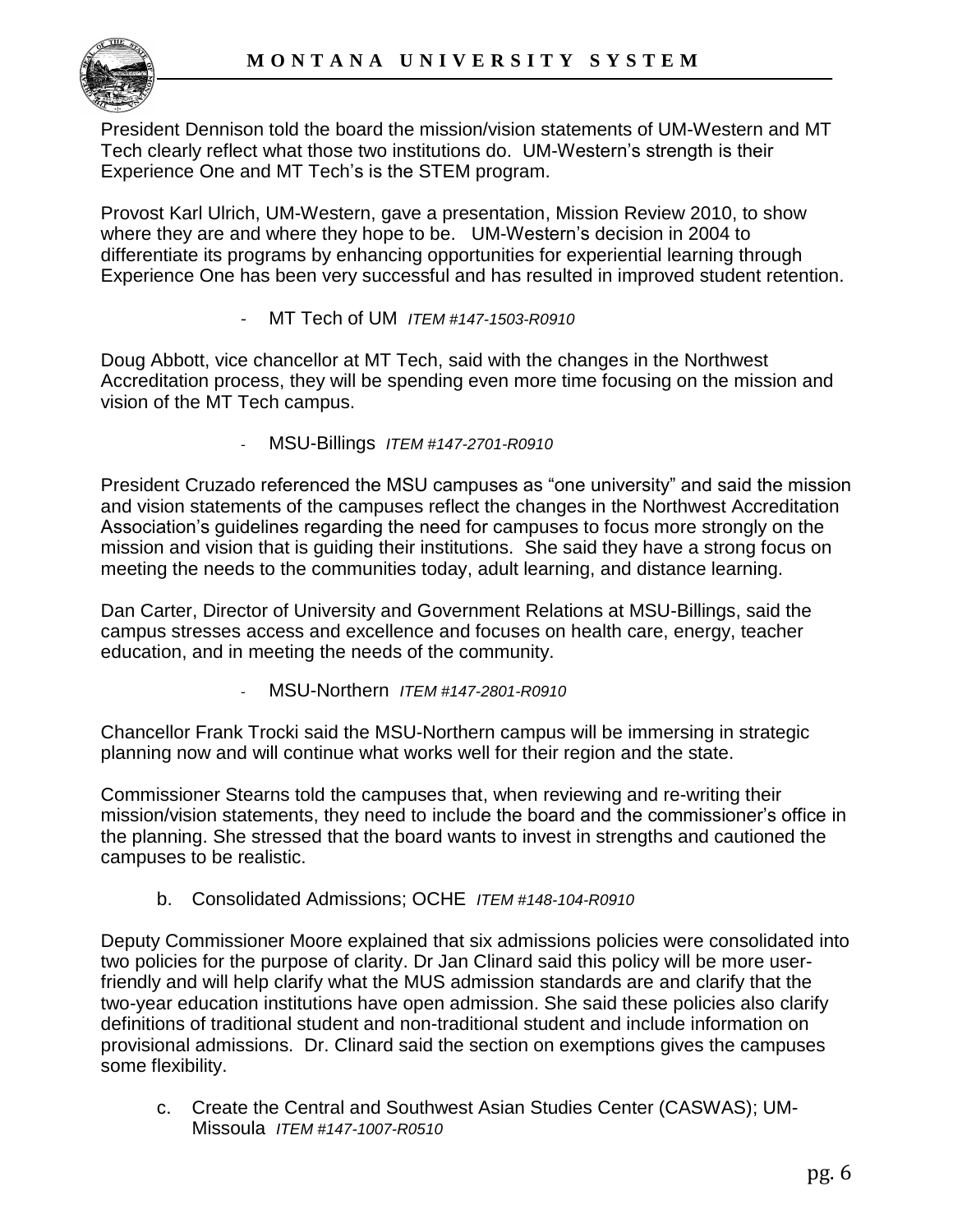Regent Barrett said the board needs to be cautious when approving new programs because of funding concerns. He also spoke of concerns with reallocation possibly weakening some programs.

Provost Royce Engstrom said UM has had strong student interest in this area. He told the board this will involve some new positions. The campus has attracted grants and contracts from a variety of funding sources to make this program possible and additional grant funding is pending.

President Dennison told the board the focus has been on critical language instruction and critical cultural studies. He said the federal government wants these programs developed now so they are ready when they are needed.

Public Comment: Ashley Williams, President of the Association of Students, spoke in strong support of this program. She said the Association of Students passed a resolution in support of an Arabic minor.

### **CONSENT**

Level II Memorandum (from summer 2010)

- a. Offer an Associate of Applied Science in Welding Technology; Dawson Community College *ITEM #148-201-R0710*
- b. Offer Paraprofessional Education Certificate of Applied Science; Miles Community College *ITEM #147-418-R0510*
- c. Offer a Certificate of Applied Science in Construction Technology Carpentry; MSU-Billings *ITEM #148-2701-R0710*
- d. Offer an Associate of Applied Science Dietetic Technician; MSU-Great Falls COT *ITEM #147-2901-R0510*

### **INFORMATION**

a. Level I Memorandum (approved at OCHE)

Dr Moore pointed out that the Level I Memorandum is one that is approved be OCHE. She pointed out that there is a termination of a program included in the memorandum.

### b. EPSCoR Update; OCHE

Dr. Moore told the board EPSCoR did not get the grant renewal this year, but that they did receive bridge funding to maintain the current efforts. She said the decision was made to move the oversight and coordination of EPSCoR to the OCHE office and that MSU Professor Mark Young has been selected to head this up.

c. College Readiness Report; OCHE

Dr. Clinard, OCHE, gave a presentation entitled College Readiness Report demonstrating how data is related to the admission standards. She spoke on the value of the rigorous core, college readiness, consistent admissions policies and the importance of working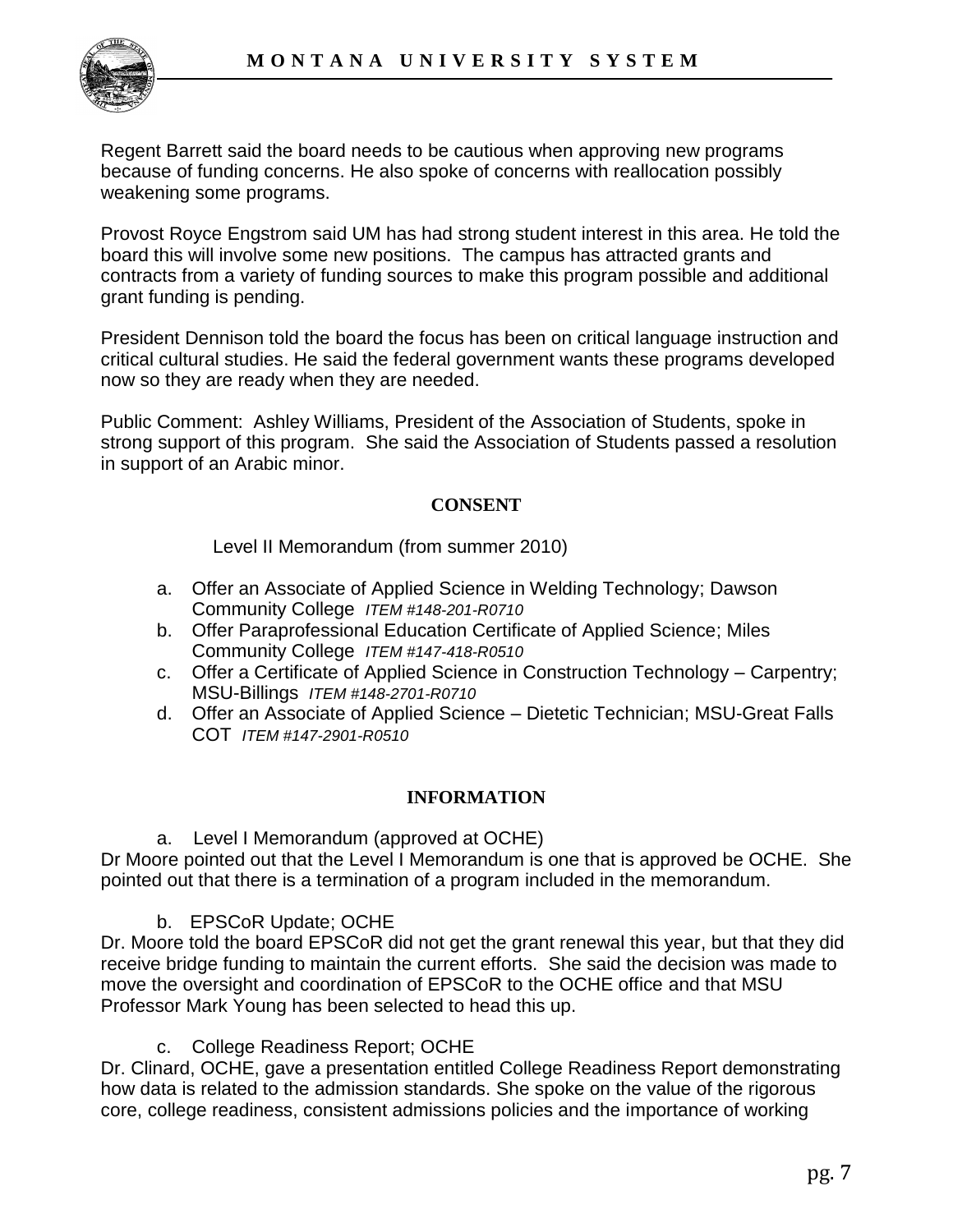

together with the high school teachers and the students to ensure the "go to college" message is getting out to students.

Joyce Silverthorne, OPI, explained that OPI has submitted a legislative budget request as part of the executive budget process that would require all Montana high school juniors to take the ACT test, including the ACT writing assessment. Ms. Silverthorne told the board that, if the request is granted, the future need for the Montana University System Writing Assessment (MUSWA) could be affected. She acknowledged that this decision will be made by the legislature.

Regent Pease and President Cruzado spoke on the value of the MUSWA project and how MUSWA helps build seamless pathways for K-20.

d. Partnering for Student Success Update; UM-Missoula

Provost Engstrom explained the project intended to move graduation rates to those of top quartile research campuses. UM-Missoula has implemented an Office for Student Success to advise students on transferring from the colleges to the universities. This project also includes strategies for timely completion, implementing the productivity allocation model that focuses on course completion, and improving the College of Technology infrastructure. He added that this is not about keeping students out of UM, but rather, it is about keeping students in UM once they start.

Commissioner Stearns questioned if UM-Missoula and MSU-Bozeman should have a 15% exemption pool. Presidents Dennison and Cruzado both stated the need to continue a 15% exemption pool (to allow non-qualified students to enter the four-year institutions without remediation).

Regent Hamilton requested seeing an update of the admissions data on retention and graduation rates.

e. Student Financial Aid; MGSLP

Commissioner Stearns explained the financial aid services that the Montana Guaranteed Student Loan Program (MGSLP) provides. She reported that MGSLP had the lowest default rate in the nation of 1.8%. OCHE is streamlining the role of the guaranteed student loan program in grant and scholarship administration, financial literacy and outreach, default prevention for students and schools, financial aid, policy coordination and oversight, and oversight of the Montana Family Education Savings Program. Deputy Commissioners Moore and Robinson will share coordination and oversight of these functions.

f. Southwest Montana Western Horsemanship Center; UM-Western

Chancellor Dick Storey explained that UM-Western proposes to rent the facility and the owners will manage the facility. This was brought forth due to safety reasons primarily as the current facility is farther from campus and requires additional driving time for students.

g. Level II Memorandum (for approval in November 2010)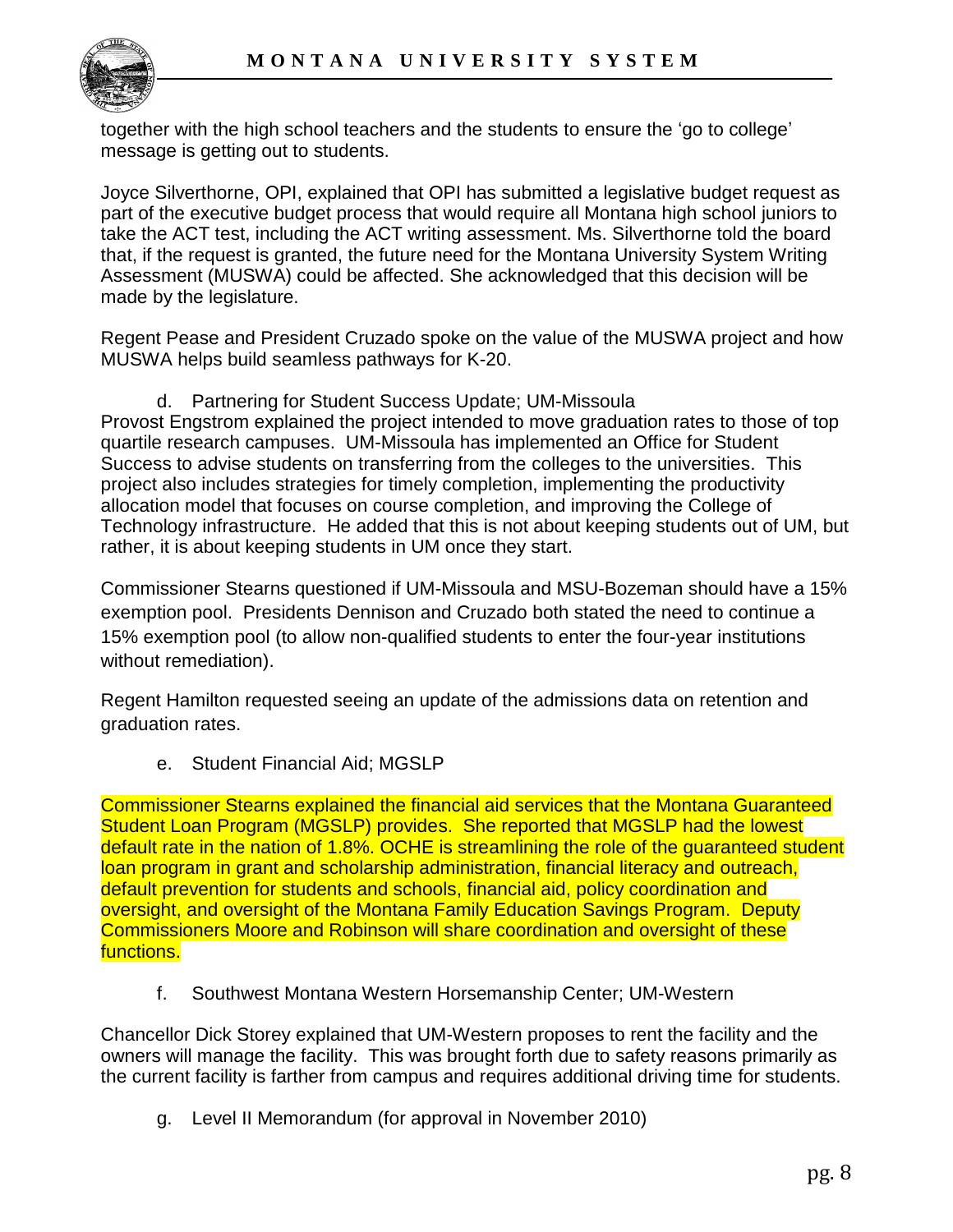

Regent Barrett requested having a different level of dialogue on the Level II memorandums in the future, especially in light of limited resources.

### **Staff and Compensation Committee**

### **ACTION**

a. UM Presidential Search – Possible Action

Chairman Christian explained there is a recommendation from the search committee and commissioner for the UM presidential position and that there will be salary parity with the MSU-Bozeman president.

a. Regents Professor: Rob Thomas; UM-Western *ITEM 148-1608-R0910 Certificate of Appointment*

### **CONSENT**

#### Staff Items

- *b.* UM-Missoula *ITEM 148-1000-R0910*
- *c.* MT Tech *ITEM 148-1500-R0910*
- d. UM-Western *ITEM 148-1600-R0910*
- e. MSU-Northern *ITEM 148-2800-R0910*
- f. MSU-Bozeman *ITEM 148-2000-R0910*
- g. OCHE *ITEM 148-100-R0910*
- *h.* Professor Emeritus of Mathematics: Curt Vogel; MSU-Bozeman *ITEM 148-2001- R0910*
- i. Professor Emeritus of French: Christopher Pinet; MSU-Bozeman *ITEM 148-2002- R0910*
- j. Chancellor Emeritus: Ronald Sexton; MSU-Billings *ITEM 148-2702-R0910*
- k. President and Professor Emeritus: George Dennison; UM-Missoula *ITEM 148- 1001-R0910*
- l. Professor Emeritus of Health and Human Performance: Thomas R. Whiddon; UM-Missoula *ITEM 148-1007-R0910*

Kevin McRae, Director of Labor Relations and Communication, OCHE, explained a stipend is generally for additional duties and responsibilities that are actually above the duties the person was hired for.

Public Comment

Marco Ferro, MEA-MFT, said his office has been tracking data on the steady decline of the percentage of the current unrestricted budget that is focused on faculty. Mr. Ferro encouraged the board to continue to address this issue.

The Board recessed at 4:15 PM.

#### **Thursday, September 22**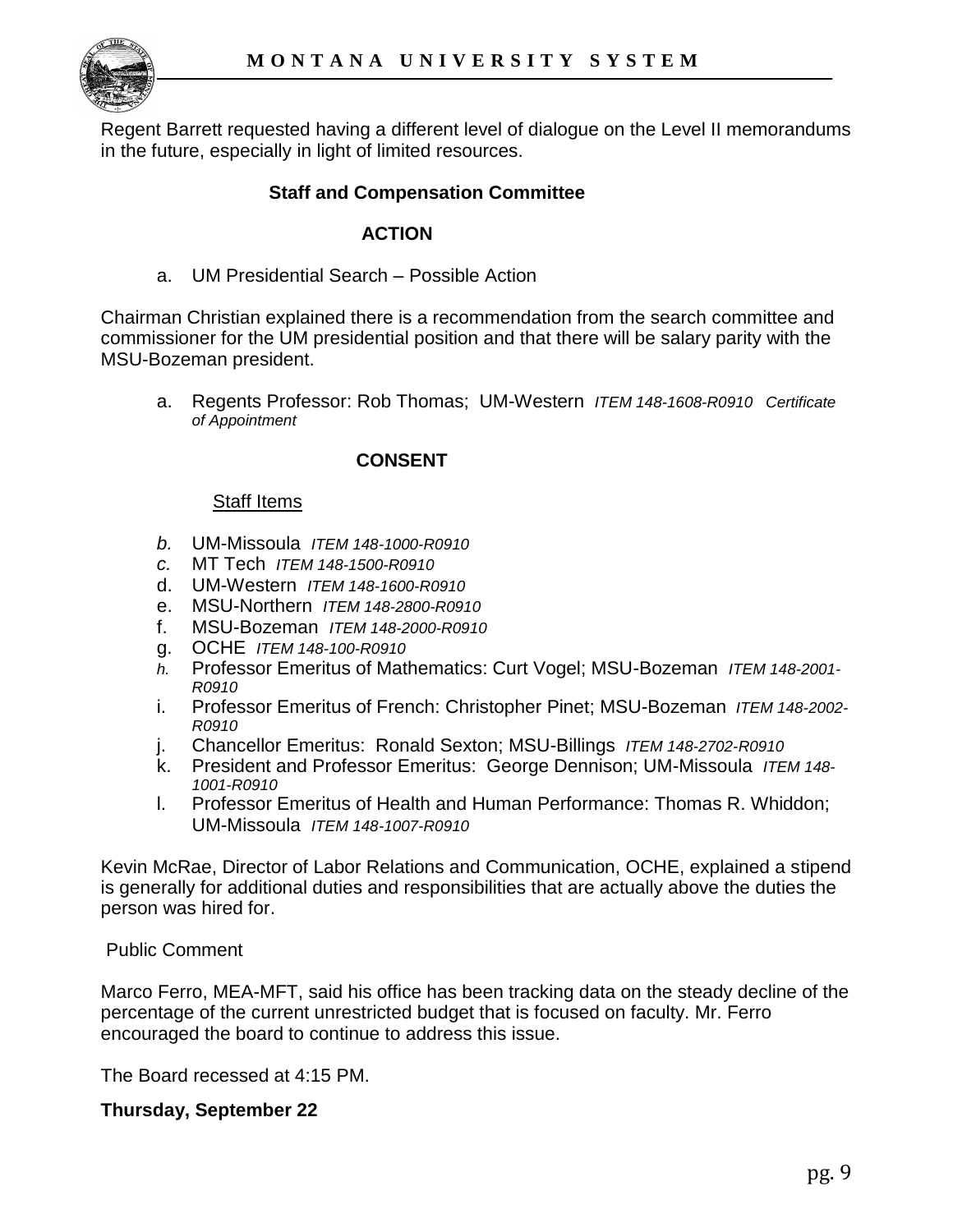

The Board reconvened at 8:30 AM

# **Administrative, Budget and Audit Oversight Committee**

# **CONSENT**

- a. Renew Lease on Ft. Ellis Research Station; MSU-Bozeman *ITEM 148-2003- R0910*
- b. Food Lab Renovation, Herrick Hall; MSU-Bozeman *ITEM 148-2005-R0910*
- c. Expend Computer Fees; MSU-Bozeman *ITEM 148-2004-R0910*
- d. Expend Equipment Fees; MSU-Billings *ITEM 148-2703-R0910*
- e. Expend Computer Fees; MSU-Great Falls COT *ITEM 148-2901-R0910*
- f. Expend Equipment Fees; MSU-Great Falls *ITEM 148-2902-R0910*

### **ACTION**

FY11 MUS Operating Budgets; OCHE *ITEM 148-101-R0910*

- All Funds Summary
- State Funds Summary
- MUS Operating Budgets

Deputy Commissioner Mick Robinson explained this item authorizes the various funding types for the MUS, including the campuses, educational units, community colleges, and OCHE. He told the board the stimulus funding is not included in state funding. Therefore, the state funding in these documents will appear to be lower than previous fiscal years.

### **DISCUSSION**

- a. Review of MUS Budget Metrics Historic Trends / Future Forecast
	- Bud 300
	- Bud 200
	- Enrollments FTE by Resident Status
	- Program Definitions
	- Bud 220 MUS Educational Units Comparison
	- Bud 220 MUS Agencies Comparison
	- 4-year Comparison by Program
	- Expenditures per Program FY11 Budget
	- Expenditures per Student FY11 Budget
	- Per Student Funding
	- Reserve Balance Summary

The community colleges explained the increase in personal services were due to increased enrollment and staffing alignments.

Mr. Robinson reminded the board that the MUS campuses have been fiscally conservative. He addressed increased enrollment on the campuses and what the research agencies did as a result of the large reductions that were made during the past fiscal year.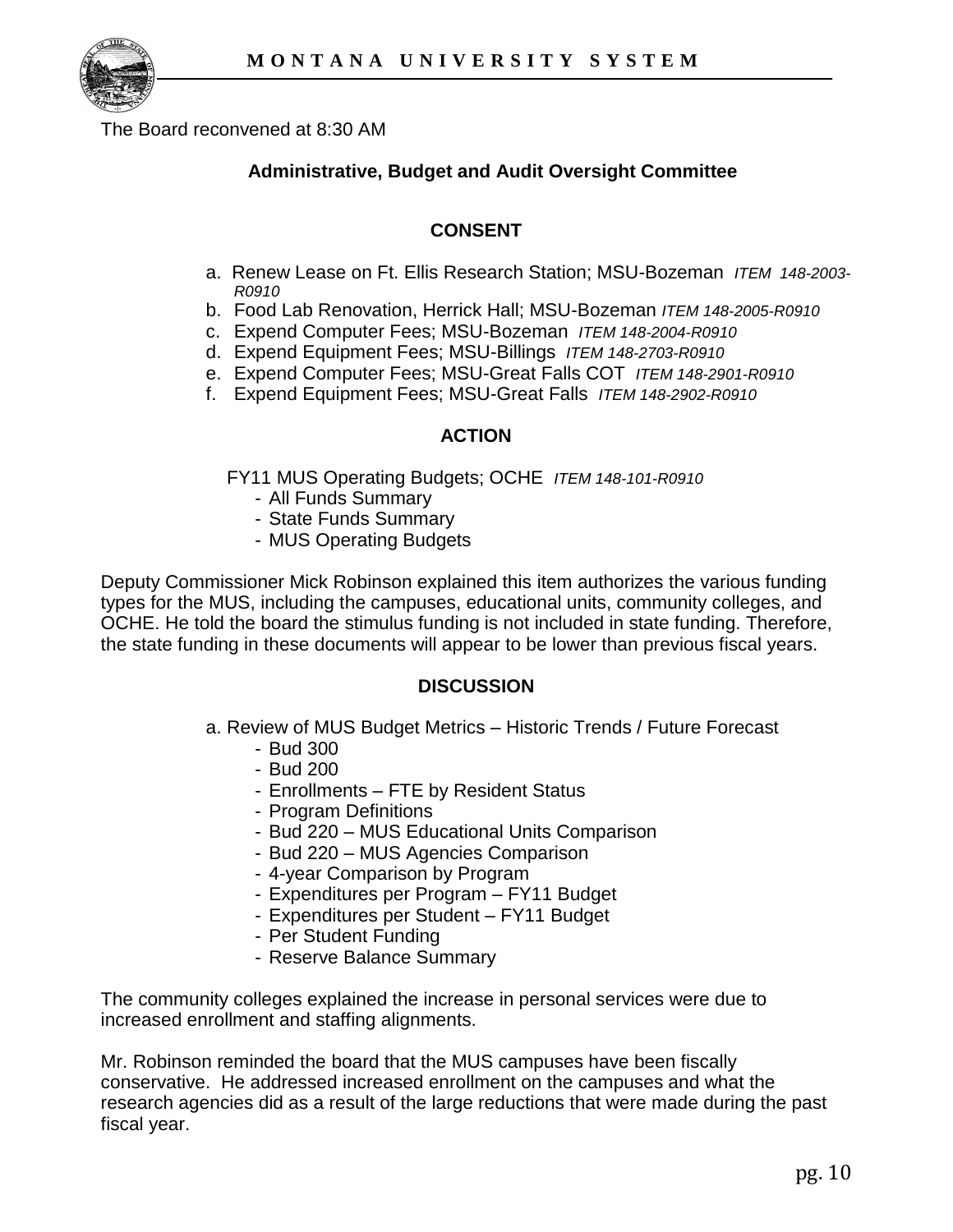

President Cruzado pointed out that the research agencies have had cumulative 23% funding reductions over the past several years. If that level of reductions continues, she is concerned about the ability of the research agencies to maintain the excellent level of services and to carry out their missions.

Dr. Stearns responded that the new funding model needs to take into account the other factors, such as cost of programs and coursework and costly equipment needs.

Deputy Commissioner Robinson pointed out that"s why formula funding is so complicated and needs to includes total revenue sources and expenditures as well as the relationship between state funding and tuition. He recommended campuses continue to create reserve funds for the purposes of payouts for annual leave, retirement, scholarships, and stipends.

President Cruzado invited Regent Hamilton to participate in discussions on the MSU campus on this topic.

## b. Funding Formula Update

Deputy Commissioner Robinson reported that this document reflects the results of the College Affordability Plan (CAP) agreement. He said the university system is expecting an increase in unfunded resident students which raises concerns of how to allocate state appropriations among the campuses. Mr. Robinson said the board needs to look at the allocation model as a starting point and address what increase in funding is needed on the campuses to avoid affecting the quality of education and the education experience.

Chairman Christian recommended including components of FTE, increased enrollment, and "base plus" in the funding model.

Commissioner Stearns said the campuses have been working together in reviewing options for an updated allocation model. Faculty leaders will be consulted as well.

c. Community College 2013 Biennium Budget Request

Deputy Commissioner Robinson explained that the funding formula for the community colleges is based on budgets from the previous year and their information cannot be submitted to the executive office until the previous year"s budgets have been closed.

Public Comment:

William Marcus, PBS, thanked the board for the opportunity to video stream the board meeting. Commissioner Stearns advised the board that video streaming the four main board meetings each year is a good investment.

# **COMMITTEE REPORTS, DISCUSSION & ACTION**

a. Administrative, Budget, and Audit Oversight Committee Report

# **CONSENT**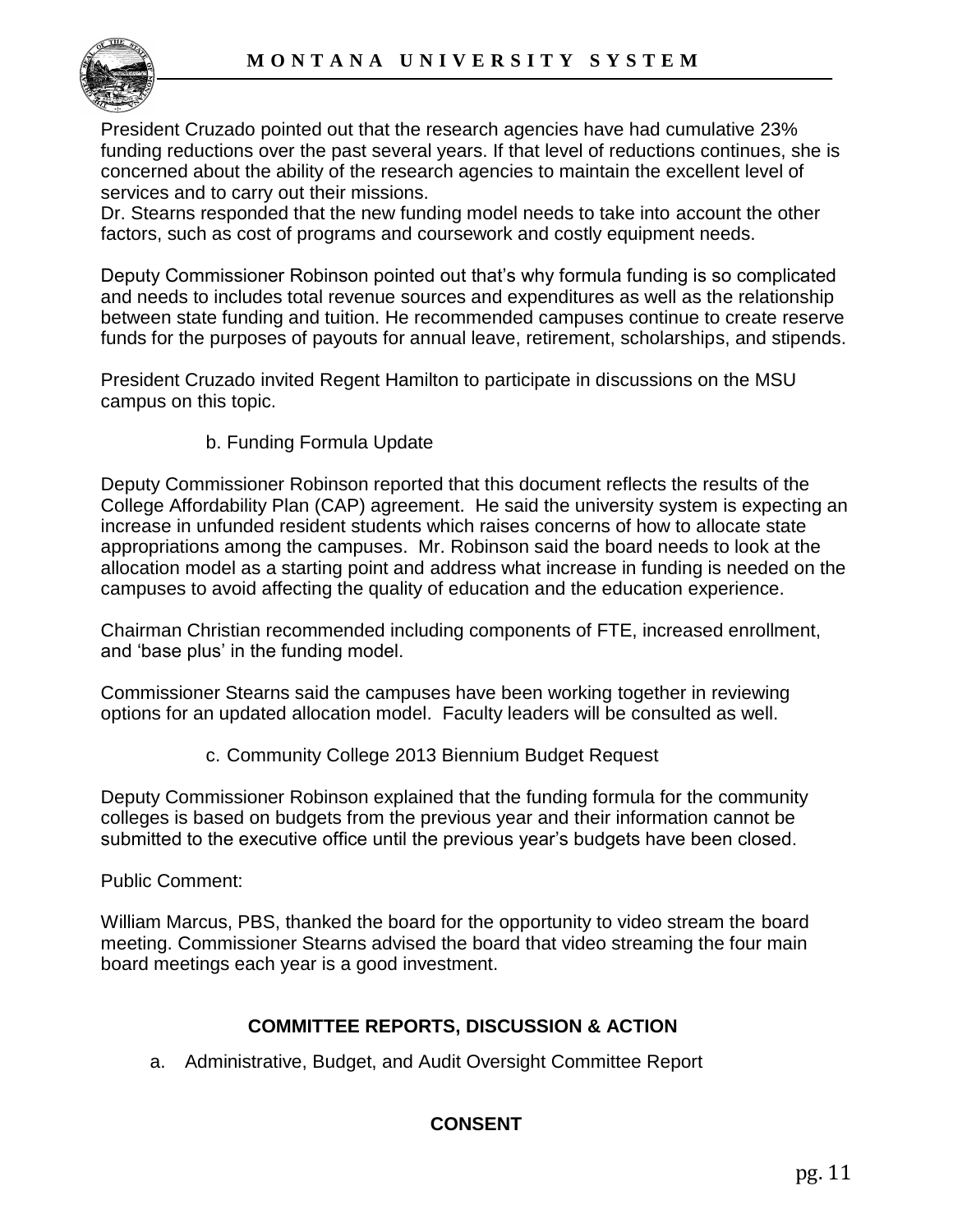

- a. Renew Lease on Ft. Ellis Research Station; MSU-Bozeman *ITEM 148- 2003-R0910*
- b. Food Lab Renovation, Herrick Hall; MSU-Bozeman *ITEM 148-2005-R0910*
- c. Expend Computer Fees; MSU-Bozeman *ITEM 148-2004-R0910*
- d. Expend Equipment Fees; MSU-Billings *ITEM 148-2703-R0910*
- e. Expend Computer Fees; MSU-Great Falls COT *ITEM 148-2901-R0910*
- f. Expend Equipment Fees; MSU-Great Falls *ITEM 148-2902-R0910*

Regent Buchanan moved approval of consent agenda a-f. Motion approved 7-0.

### **ACTION**

FY11 MUS Operating Budgets; OCHE *ITEM 148-101-R0910*

- All Funds Summary
- State Funds Summary
- MUS Operating Budgets

Regent Buchanan moved approval of item 148-101-R0910. Motion approved 7-0.

### **b. Academic, Research, and Student Affairs Committee Report**

#### **ACTION**

- a. Mission/Vision Statements
	- UM-Western *ITEM #147-1603-R0910*
	- MT Tech of UM *ITEM #147-1503-R0910*
	- MSU-Billings *ITEM #147-2701-R0910*
	- MSU-Northern *ITEM #147-2801-R0910*

Regent Barrett moved approval of the mission/vision statements in Item a. Motion approved 7-0.

b. Consolidated admissions; OCHE *ITEM #148-104-R0910* Regent Barrett moved approval of Item 148-104-R0910. Motion approved 7-0.

> c. Create the Central and Southwest Asian Studies Center (CASWAS); UM-Missoula *ITEM #147-1007-R0510*

Provost Engstrom explained that UM is using vacant positions and reallocation of funding for meet the staffing costs for this program.

Regent Barrett moved approval of ITEM 147-1007-R0510. Motion passed 7-0.

#### **CONSENT**

Level II Memorandum (from summer 2010)

a. Offer an Associate of Applied Science in Welding Technology; Dawson Community College *ITEM #148-201-R0710*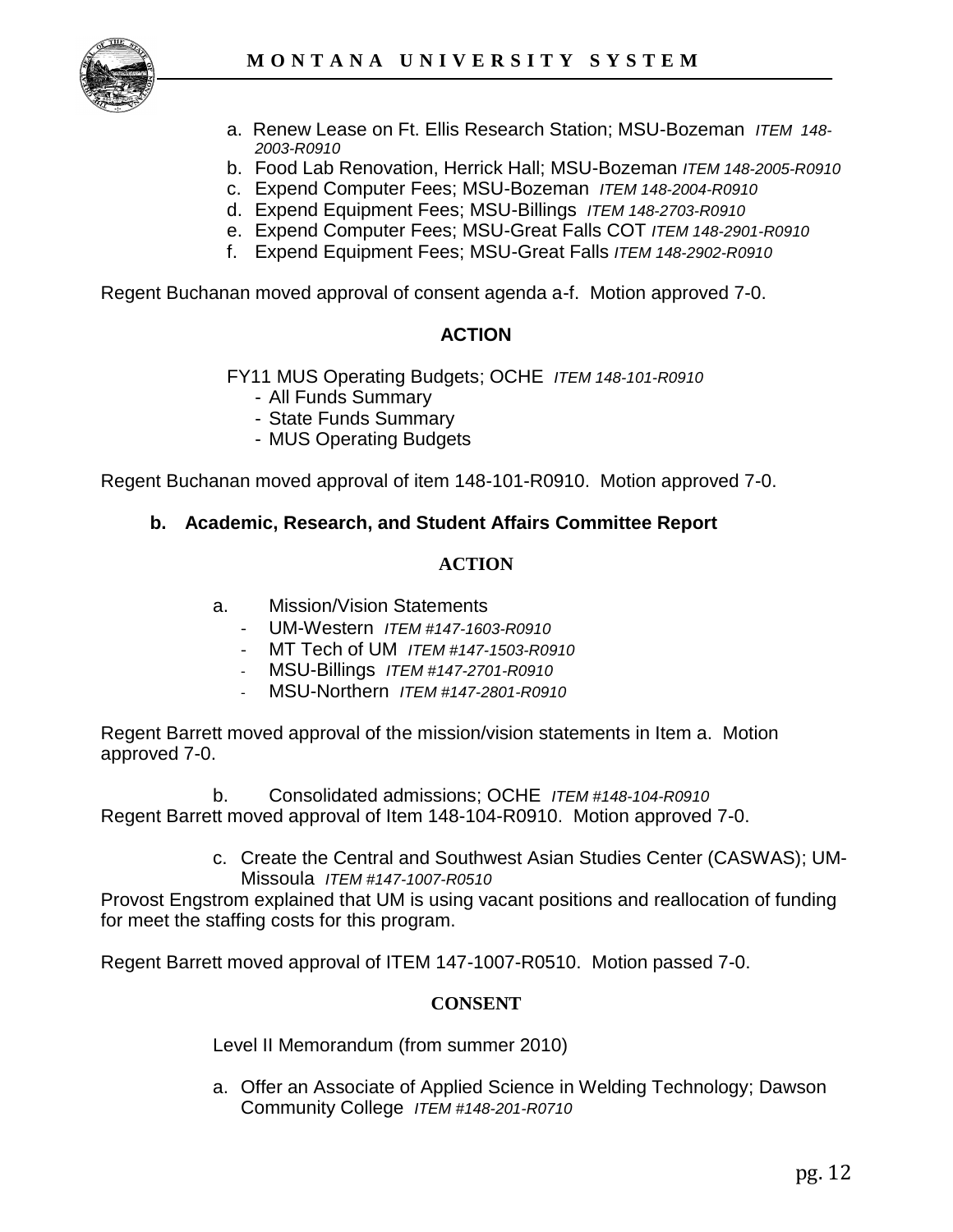

- b. Offer Paraprofessional Education Certificate of Applied Science; Miles Community College *ITEM #147-418-R0510*
- c. Offer a Certificate of Applied Science in Construction Technology Carpentry; MSU-Billings *ITEM #148-2701-R0710*
- d. Offer an Associate of Applied Science Dietetic Technician; MSU-Great Falls COT *ITEM #147-2901-R0510*

Regent Barrett moved approval of the consent agenda. Motion passed 7-0.

# **c. Staff and Compensation Committee Report**

## **ACTION**

1. UM Presidential Search

Chairman Christian explained that the board was ready to offer terms of employment to Dr. Royce Engstrom. He said the deferred compensation component has not been finalized yet because a president needs to be in place prior to finalizing the deferred compensation.

Chairman Christian moved approval to authorize the commissioner to enter into an employment contract, according to the terms of employment, with Dr. Royce Engstrom as President of The University of Montana. Motion passed 7-0.

President-elect Engstrom said he is honored to be selected and he looks forward to working with UM"s four campuses and collaboration with MSU and the community colleges. President-elect Engstrom recognized President Dennison"s legacy.

Chairman Christian spoke in appreciation of the service and twenty-year legacy of President Dennison.

2. Regents Professor: Rob Thomas; UM-Western *ITEM 148-1608-R0910* 

Chancellor Storey introduced the nomination of Professor Rob Thomas as a regents" professor.

Chairman Christian moved approval of item 148-1608-R0910. Motion passed 7-0.

# **CONSENT**

### Staff Items

- *a.* UM-Missoula *ITEM 148-1000-R0910*
- *b.* MT Tech *ITEM 148-1500-R0910*
- c. UM-Western *ITEM 148-1600-R0910*
- d. MSU-Northern *ITEM 148-2800-R0910*
- e. MSU-Bozeman *ITEM 148-2000-R0910*
- *f.* OCHE *ITEM 148-100-R0910*
- g. Professor Emeritus of Mathematics: Curt Vogel; MSU-Bozeman *ITEM 148-2001-R0910*
- *h.* Professor Emeritus of French: Christopher Pinet; MSU-Bozeman *ITEM 148-2002-R0910*